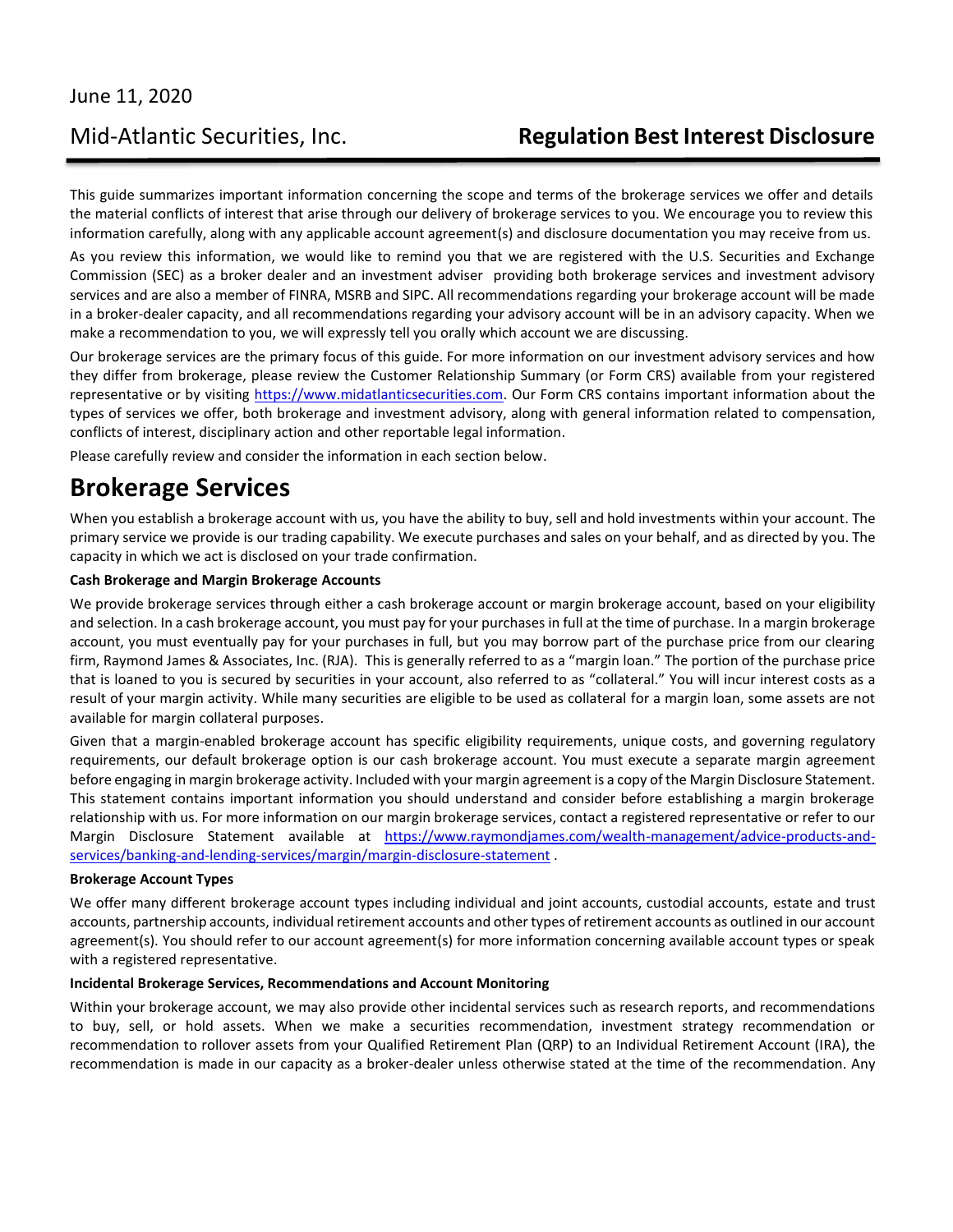such statement will be made orally to you. Moreover, when we act in a brokerage capacity, we do not agree to enter into a fiduciary relationship with you.

It is important for you to understand that when our registered representatives make a brokerage recommendation to you, we are obligated to ensure the recommendation is in your best interest, considering reasonably available alternatives, and based on your stated investment objective, risk tolerance, liquidity needs, time horizon, financial needs, tax status, and other financial information you provide us. You may accept or reject any recommendation. It is also your responsibility to monitor the investments in your brokerage account, and we encourage you to do so regularly. We do not commit to provide on-going monitoring of your brokerage account. If you prefer on-going monitoring of your account or investments, you should speak with a financial advisor about whether an advisory services relationship is more appropriate for you.

Please also consider that from time to time we may provide you with additional information and resources to assist you with managing your brokerage account. This may include but is not limited to educational resources, sales and marketing materials, performance reports, asset allocation guidance, and/or periodic brokerage account reviews. When we offer these services and information, we do so as a courtesy to you. These activities are not designed to monitor specific investment holdings in your brokerage account, they do not contain specific investment recommendations about investment holdings, and you should not consider them a recommendation to trade or hold any particular securities in your brokerage account. Upon your request, we will review such information and reports with you and may provide you with investment recommendations, but we are not under a specific obligation to do so.

#### **Clearing Services**

We have entered into an agreement with Raymond James & Associates, Inc. (also referred to herein as "Clearing Agent" or RJA) to carry your account and provide certain back office functions. We and RJA share responsibilities with respect to your account as set forth in the Designation of Responsibilities that was delivered to you on or shortly after opening of your account. Please refer to the Designation of Responsibilities for more information on how such responsibilities have been allocated between us.

#### **Cash Sweep Program Feature**

Our brokerage services include a Cash Sweep Program feature. This program permits you to earn a return on uninvested cash balances in your brokerage account by allowing cash balances to be automatically "swept" into a "Cash Sweep Vehicle," until such balances are otherwise required to satisfy obligations arising in your account. These Cash Sweep Vehicles include interestbearing deposit accounts, and if permissible, money market mutual funds or such other sweep arrangements made available to you. You will receive additional information concerning the Cash Sweep Program in your account agreement(s). More information about the Cash Sweep Program can be is available at [https://www.raymondjames.com/wealth](https://www.raymondjames.com/wealth-management/advice-products-and-services/banking-and-lending-services/cash-management/cash-sweeps)[management/advice-products-and-services/banking-and-lending-services/cash-management/cash-sweeps.](https://www.raymondjames.com/wealth-management/advice-products-and-services/banking-and-lending-services/cash-management/cash-sweeps) Please review that Disclosure Statement carefully.

#### **Account Minimums and Activity Requirements**

There is no minimum initial account balance required to open a brokerage account with us. However, if you either fail to fund your account or do not return account opening documents as required, your account will be closed. In addition, some types of brokerage accounts have minimum account activity requirements and/or minimum on-going balance requirements that must be maintained, or your brokerage account will be closed. These requirements are detailed in the account agreement(s) you receive when you open your brokerage account.

#### **Understanding Risk**

It is important for you to understand that all investment recommendations and activities involve risk, including the risk that you may lose your entire principal. Further, some investments involve more risk than other investments. Higher-risk investments may have the potential for higher returns but also for greater losses. The higher your "risk tolerance," meaning the amount of risk or loss you are willing and able to accept in order to achieve your investment goals, the more you may decide to invest in higher-risk investments offering the potential for greater returns. We align risk tolerances with investment needs to offer you different investment objectives from which to choose (see below). You should select the investment objective and risk tolerance best aligned with your brokerage account goals and needs.

Investment goals typically have different time horizons and different income and growth objectives. Risk tolerance also varies and we measure it on a continuum that increases from "Conservative" to "Moderately Conservative" to "Moderate" to "Moderately Aggressive" and finally to "Aggressive". See the chart below for details.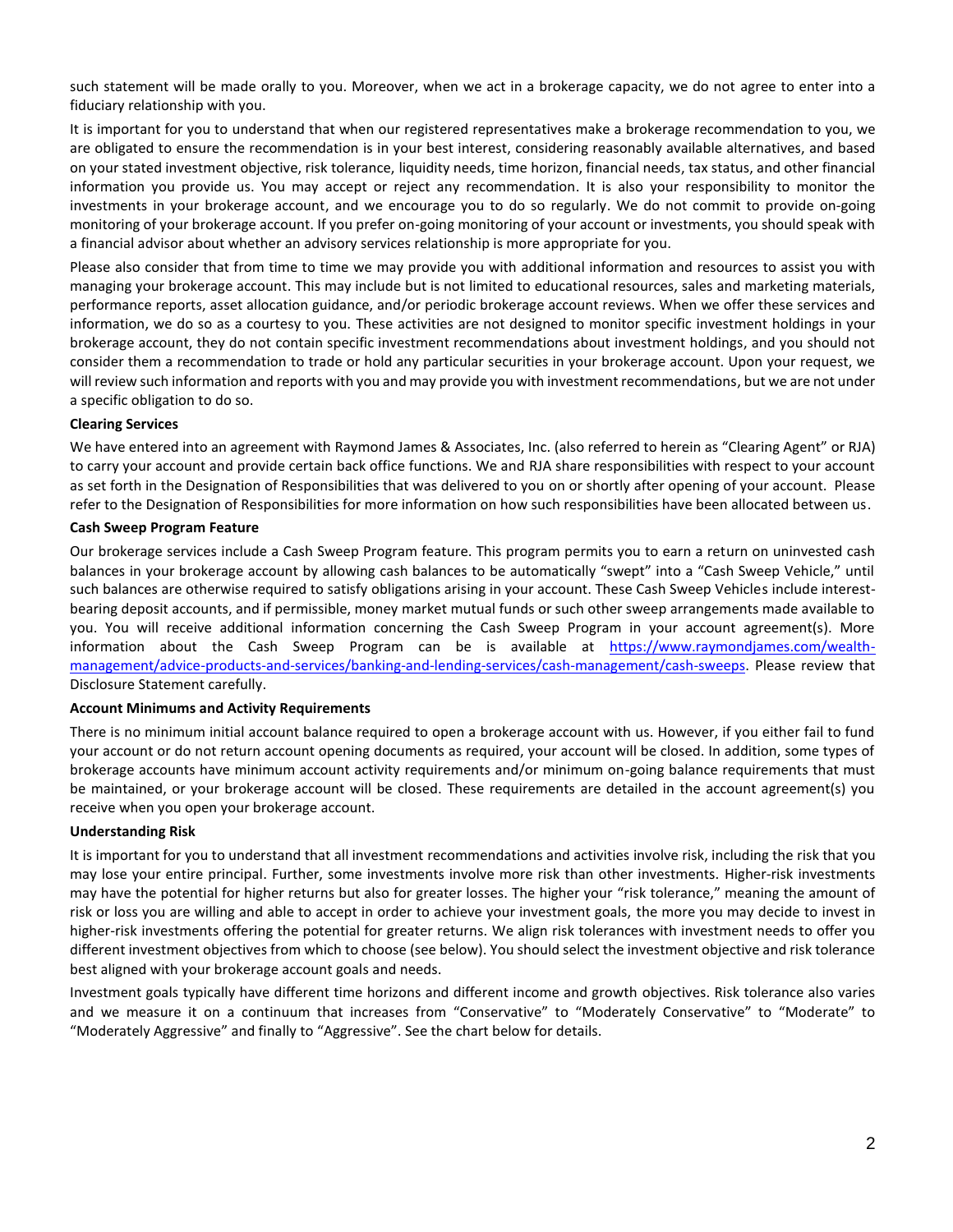| <b>Investment Objective</b>                 |                                                                                                                                                                                                                                                                                                                                                                                                                                                                                                          |
|---------------------------------------------|----------------------------------------------------------------------------------------------------------------------------------------------------------------------------------------------------------------------------------------------------------------------------------------------------------------------------------------------------------------------------------------------------------------------------------------------------------------------------------------------------------|
| Wealth<br><b>Accumulation</b>               | The client intends to accumulate assets in this account to help meet his or her financial goals.                                                                                                                                                                                                                                                                                                                                                                                                         |
| Wealth<br><b>Preservation</b>               | The client intends to use this account to preserve assets that he or she has already accumulated.                                                                                                                                                                                                                                                                                                                                                                                                        |
| <b>Provide Income</b>                       | The client intends to receive cash flow from this account as a source of income.                                                                                                                                                                                                                                                                                                                                                                                                                         |
| Wealth<br><b>Accumulation and</b><br>Income | The client intends to accumulate assets in this account, while also receiving some cash flow from it as a source of<br>income.                                                                                                                                                                                                                                                                                                                                                                           |
| <b>Risk Tolerance</b>                       |                                                                                                                                                                                                                                                                                                                                                                                                                                                                                                          |
| Conservative                                | The client seeks to preserve his or her principal investment with minimal risk of volatility or loss. Because preservation<br>is the client's goal, the client anticipates and is willing to tolerate minimal short-term fluctuations in the value of his or<br>her assets. The client understands that there is limited potential for long-term return on his or her investments.                                                                                                                       |
| Moderately<br>Conservative                  | The client seeks a modest total return on his or her investments with limited risk of volatility or loss. The client<br>anticipates and is willing to tolerate some short-term fluctuations in the value of his or her assets. Over the long term,<br>the client hopes to achieve some return on his or her investments.                                                                                                                                                                                 |
| <b>Moderate</b>                             | The client seeks a moderate total return on his or her investments in exchange for accepting some risk of volatility or<br>loss. The client anticipates and is willing to tolerate moderate short-term fluctuation in the value of his or her assets.<br>Over the long term, the client hopes to achieve an average return on his or her investments.                                                                                                                                                    |
| <b>Moderately</b><br><b>Aggressive</b>      | The client seeks a greater total return on his or her investments in exchange for accepting a greater potential for<br>volatility and risk of loss. The client anticipates and is willing to tolerate greater short-term fluctuations in the value of<br>his or her assets, and the client understands that this could include the substantial loss of his or her principal investment<br>amount. Over the long term, the client hopes to achieve better-than-average returns on his or her investments. |
| <b>Aggressive</b>                           | The client seeks maximum return on his or her investments. The client anticipates and is willing to tolerate significant<br>potential for volatility and an extremely high level of risk, including the potential loss of all or most of the investment<br>amount. Over the long term, the client anticipates frequent wide swings in market value and hopes to achieve<br>maximum return on his or her investments.                                                                                     |

Our recommendations are based in part on your risk tolerance and investment objective as outlined above. We encourage you to carefully consider your investment objective and risk tolerance before investing.

# **Brokerage Service Models and Products**

We offer full-service brokerage, providing recommendations in the purchase and sale of a variety of products. Most frequently, we'll recommend transactions in equities, exchange traded funds (ETFs), mutual funds, bonds and money market funds. Occasionally, we'll recommend transactions in Unit Investment Trusts (UITs), preferred stocks, listed REITs, structured notes, options or variable annuities. Other products may be recommended, when deemed to be in your best interest.

While we will take reasonable care in developing and making recommendations to you, securities involve risk, and you may lose money. There is no guarantee that you will meet your investment goals, or that our recommended investment strategy will perform as anticipated. Please consult any available offering documents for any security we recommend for a discussion of risks associated with the product. We can provide those documents to you or help you to find them.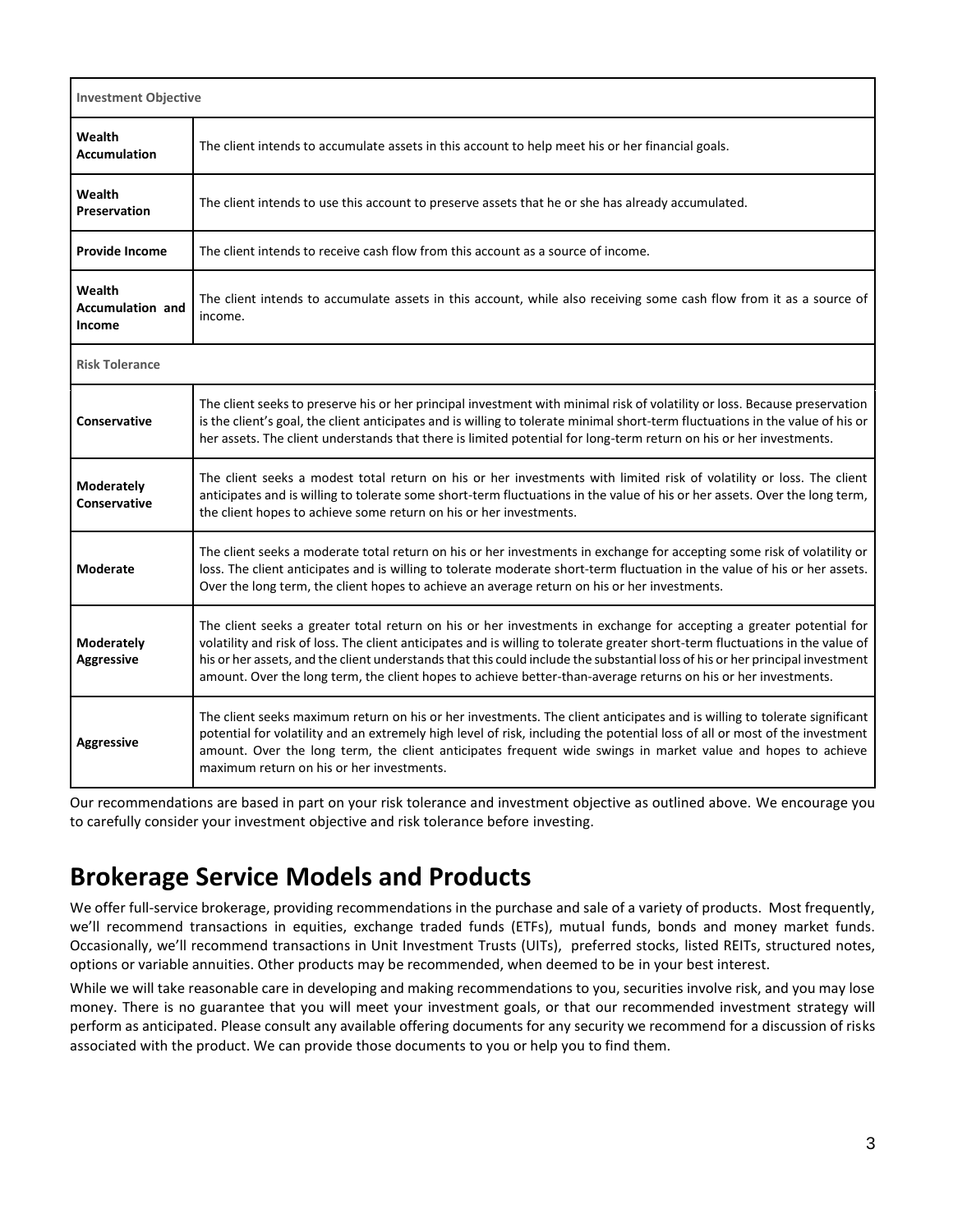# **Brokerage Fees and Our Compensation**

It is important to consider that while a brokerage relationship can be a cost-effective way of investing your assets, it is not for everyone given the fees and costs involved.

#### **Transaction-Based Fees**

You will pay transaction-based fees for trades you decide to enter into, such as buying and selling stocks, bonds, Exchange Traded Products (ETPs), mutual funds, annuity contracts, exercising options and other investment purchases and sale. These transactionbased fees are generally referred to as a "commission," "mark up," "sales load," or a "sales charge." Transaction-based fees are based on a host of factors, including, but not limited to:

- Underlying product selection
- Your brokerage service model and account type
- Size of your transaction and/or overall value of your account
- Frequency of your trade activity
- Available discounts and/or fee waivers

#### **Account and Service Fees**

You will pay fees for various operational services provided to you through your brokerage account. These fees are set at least annually and communicated to you through information included in your account statement and other notifications. These fees do not apply to all account types.

You should understand that based on the brokerage service model you choose, the same or similar products, accounts and services may vary in the fees and costs charged to you. For more information concerning our administrative and service fees, see your new account agreement.

#### **Account maintenance and other administrative fees**

For the services we provide or make available to you with respect to your brokerage account, Raymond James will charge certain account maintenance and other administrative fees, including transfer, wire, IRA fees, closing account fees, or other miscellaneous fees, as described in the fee schedule provided to you on an annual basis.

#### **How We Are Compensated**

We receive direct and indirect compensation in connection with your accounts. Direct compensation is taken directly from the affected account. Indirect compensation is compensation paid in ways other than directly from the account and may impact the value of the associated investments in your account. The sections below describe the compensation that we receive in connection with various investments that may be available to you. In many cases, the descriptions that follow refer to a prospectus or offering documents.

#### **Commissions for Stocks, Rights, Warrants, Secondary Market Closed End Funds (CEFs) and Exchange Traded Products (ETPs)**

Commissions compensation is received as direct compensation. Commissions vary based on factors associated with the individual trade, including the quantity of shares, trade price, and principal value of the transaction. The commission will be deducted from your account when a trade is placed and the amount of a specific commission will be disclosed on the trade confirmation.

#### **Option Rates Equity and Index**

Options compensation is received as direct compensation. Option commissions vary based on the number of contracts, trade price of the contract, strike price of the underlying security and principal value of the transactions. The commission on an option transaction will be deducted from your account when an options trade is placed. The amount of the specific option commission will be disclosed on the trade confirmation.

#### **Debt Securities**

For debt securities, including preferred securities and CDs, the issuer determines the mark up and we can add additional mark ups at our discretion. We may apply a charge (i.e., markup or markdown) of up to 1.5% of the amount of your secondary market transaction.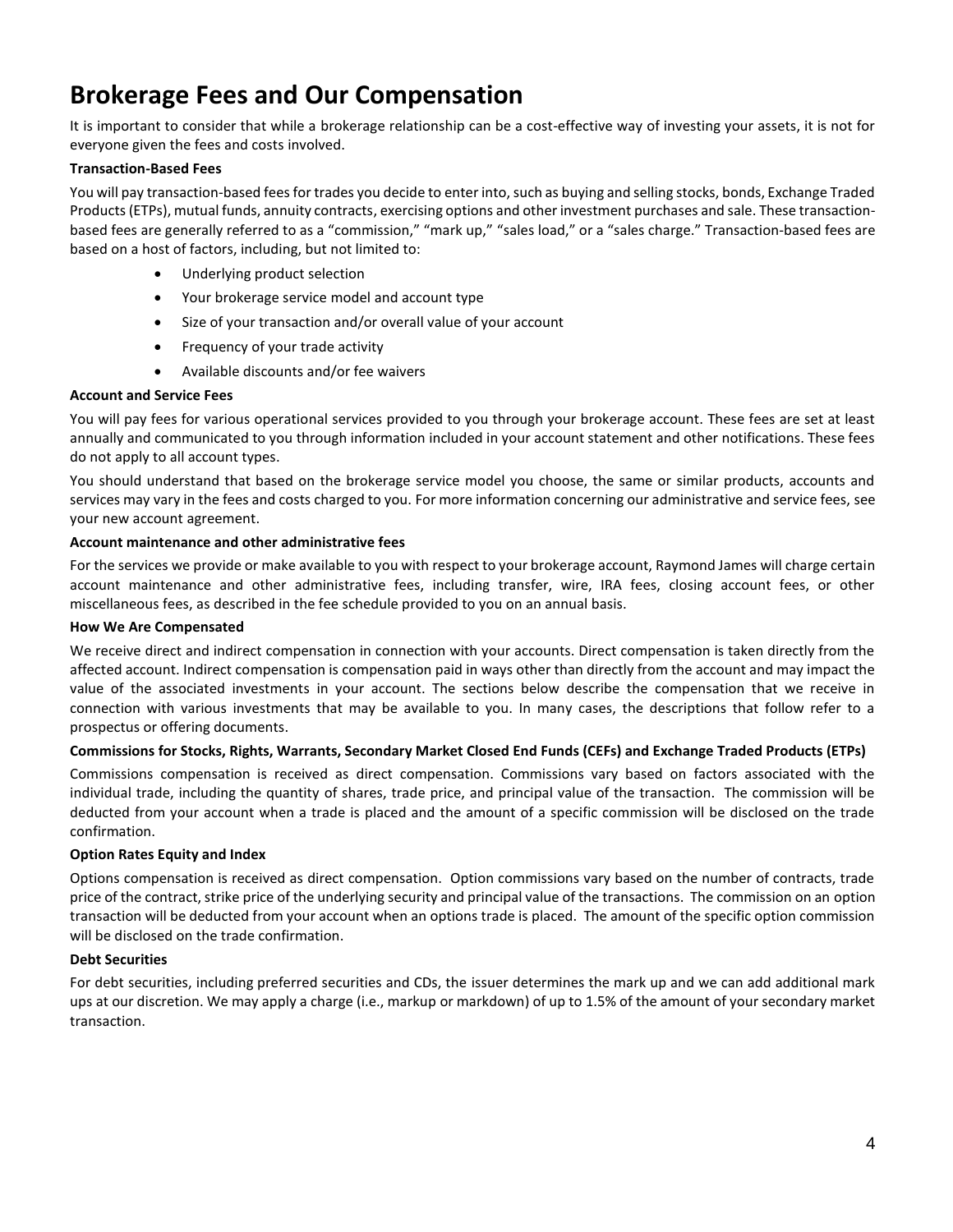#### **Mutual Funds and 529 Accounts**

We currently offer thousands of mutual funds through traditional accounts and through 529 accounts varying in share class structure and investment style. If you invest in mutual funds, we may receive direct and indirect compensation in connection with such mutual fund investments, as described below. In addition to the fees below, a \$40 ticket fee is charged on most noload mutual fund transactions. The ticket fee may be discounted at the Registered Representative's discretion, but they cannot discount or waive other fees charged by the mutual fund company, including front-end sales charges, contingent deferred sales charges and 12b-1 fees, as described below. The amount of fees, including any ticket fee, front-end sales charge, and/or contingent deferred sales charge can be found in the mutual fund prospectus and direct fees will be disclosed on the trade confirmation. The fees and costs of mutual funds vary depending on the fund family and share class. Below is a summary of these costs.

#### **12b-1/Shareholder Service Fees**

Annual 12b-1 fees, also known as trails, are paid by the fund and paid to us out of fund assets under a distribution and servicing arrangement to cover distribution expenses and sometimes shareholder service expenses that we may provide on the fund's behalf. Shareholder servicing fees are paid to respond to investor inquiries and provide investors with information about their investments. These fees are asset-based fees charged by the fund family. These fees range from 0.00% to 1.00%, depending on share class and are set by the fund. 12b-1 fees may be passed on to us and may in turn be passed on to your Financial advisor as a commission; however other operating expenses of the fund are not paid to us. 12b-1 fees are typically charged on Class A, Class B and Class C shares and may be charged on other share classes.

#### **Front-end Sales Charge Fees/Contingent Deferred Sales Charges (CDSC)**

Front-end sales charge fees may be charged and paid to us, including your Financial advisor, when you purchase a fund. The front-end sales charge is a direct fee and is deducted from the initial investment on certain share classes. This charge normally ranges from 0.00% to 5.75%. Some purchases may qualify for a reduced front-end sales charge due to breakpoint discounts based on the amount of transaction and rights of accumulation. In addition, some purchases may qualify for a sales charge waiver based on the type of account, and/or certain qualifications within the account. You should contact your Registered Representative or consult the mutual fund prospectus if you believe you are eligible for sales charge waivers. Front-end Sales Charges are typically charged on Class A shares and may be charged on other share classes.

CDSC is a direct charge you pay upon withdrawal of money from a fund prior to the end of the fund's CDSC period. CDSC charges range from 0.00% to 5.50%. CDSC periods can range from zero to seven years. This charge typically exists only on share classes that do not have a front-end sales charge. It is sometimes referred to as the back-end load. CDSCs are not charged when you purchase a fund. The fee charged will depend on the share class purchased by the investor. A CDSC is not passed on to your Financial advisor. You can find a description of the amount and payment frequency of all fees and expenses charged and paid by the fund in the fund's prospectus. Fees and expenses disclosed in the fund's prospectus are charged against the investment values of the fund. CDSC fees are typically charged on Class B shares with a seven-year CDSC period; and on Class C shares with a one-year CDSC period and may be charged on other share classes.

Different fund families offer different share classes, which is why it is important to review the fund prospectus, which outlines the differences between the different share classes available for the respective fund family. The specific breakpoint schedules, front end sales charge, CDSC fee/CDSC period, 12b-1 fee and other operating expenses will be disclosed in the prospectus. You can also find a description of any fees or costs, including the payment frequency in the fund's prospectus. In addition, your registered representative can explain the different share class options available, and how the available share classes differ. Fees and expenses disclosed in the fund's prospectus are charged against the investment values of the fund.

#### **Annuities**

Annuities we may recommend through the broker-dealer consist of variable annuities. Under arrangements with insurance companies, we, including your registered representative, receive commissions from the insurance companies for the sale of annuities, as well as trail commissions, and they are considered indirect compensation. Commissions and trails paid to us vary by product type and may vary by insurance carrier.

For additional information regarding Annuities, please reference the annuity prospectus and annuity contract. Your registered representative can provide you with additional information.

#### **Unit Investment Trusts (UITs)**

UITs we may recommend consist of Equity and Fixed-Income UITs. We, along with your registered representatives, are compensated prospectus issued by the UIT provider. Your registered representative can provide you a copy of the most recent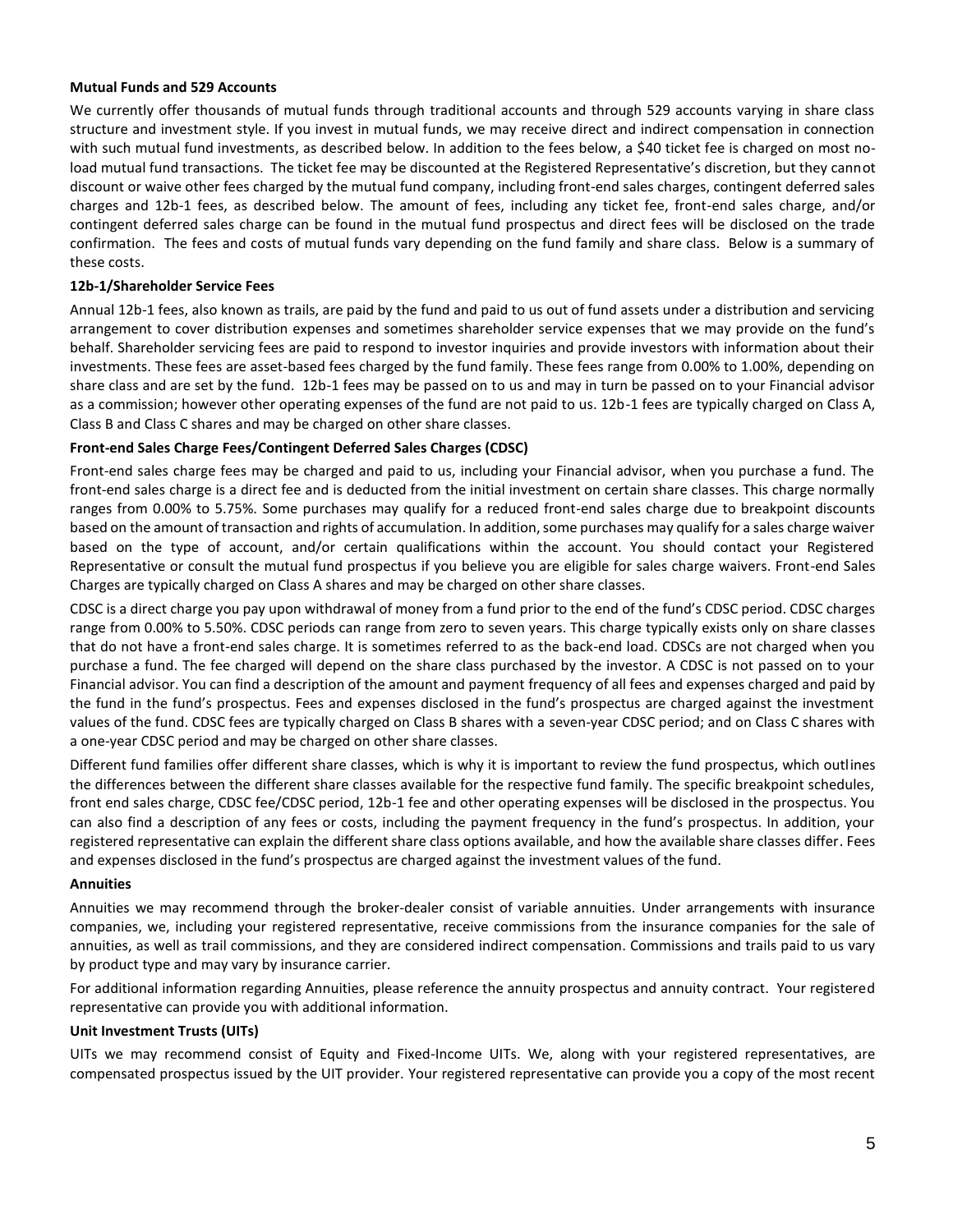prospectus. The UIT provider deducts fees as compensation from the proceeds available for investments for marketing and distribution expenses, which may include compensating us as described in each UIT prospectus.

#### **Margin Interest**

In addition to the commissions received, MAS receives a portion of margin interest charged by RJA for those clients that have a margin-enabled account and carry a margin balance. As such, we have an incentive to recommend clients leverage their accounts through the use of margin.

#### **Training and Education**

We work closely with many product and service providers who provide training and education compensation to offset or reimburse us for costs incurred in conducting comprehensive training and educational meetings for our registered representatives. These meetings or events are held to educate registered representatives on product characteristics, business building ideas, successful sales techniques, suitability as well as various other topics. In addition, certain vendors provide free or discounted research or other vendor products and services, which can assist our registered representatives with providing services to the plan.

Likewise, from time to time, product providers will reimburse us for expenses incurred by individual branch offices in connection with conducting training and educational meetings, conferences, or seminars for registered representatives and participants. Also, registered representatives may receive promotional items, meals or entertainment or other non-cash compensation from product providers.

Although training and education compensation is not related to individual transactions or assets held in client accounts, it is important to understand that, due to the total number of product providers whose products are offered by us, it is not possible for all companies to participate in a single meeting or event. Consequently, those product providers that do participate in training or educational meetings, seminars or other events gain an opportunity to build relationships with registered representatives; these relationships could lead to sales of that particular company's products.

#### **Trade Corrections**

MAS has a policy to cancel and correct trade errors as soon as practical to avoid market loss. All trade errors are reviewed by a Principal of the Firm. If MAS is found to have made an error in the investment decision-making process (e.g., a decision to purchase a security or an amount of a security that violates client guidelines) or in the trading process (e.g., a buy order executed as a sell order or vice versa), then a correction will be made in the client account. registered Representatives do not profit from any trade correction.

# **Conflicts of Interest**

Conflicts of interest exist when we provide brokerage services to you. A conflict of interest is a situation in which we engage in a transaction or activity where our interest is materially adverse to your interest. The mere presence of a conflict of interest does not imply that harm to your interests will occur, but it is important that we acknowledge the presence of conflicts. Moreover, our regulatory obligations require that we establish, maintain, and enforce written policies and procedures reasonably designed to address conflicts of interest associated with our recommendations to you.

Our conflicts of interest are typically the result of compensation structures and other financial arrangements between us, our registered representatives, our clients and third parties. We offer a broad range of investment services and products and we receive various forms of compensation from our clients, non-affiliated product providers and money managers, and other third parties as described above. Securities rules allow for us and our registered representatives to earn compensation when we provide brokerage services to you. However, the compensation that we and our registered representatives receive from you varies based upon the product or service you purchase, which creates a financial incentive to recommend investment products and services that generate greater compensation to us.

We are committed to taking appropriate steps to identify, mitigate and avoid conflicts of interest to ensure we act in your best interest when providing brokerage recommendations to you. Below you will find additional information related to our conflicts of interest. This information is not intended to be an all-inclusive list of our conflicts, but generally describes those conflicts that are material to your brokerage relationship. In addition to this disclosure, conflicts of interest are disclosed to you in your account agreement(s) and disclosure documents, product guides, prospectus's and other information we make available to you.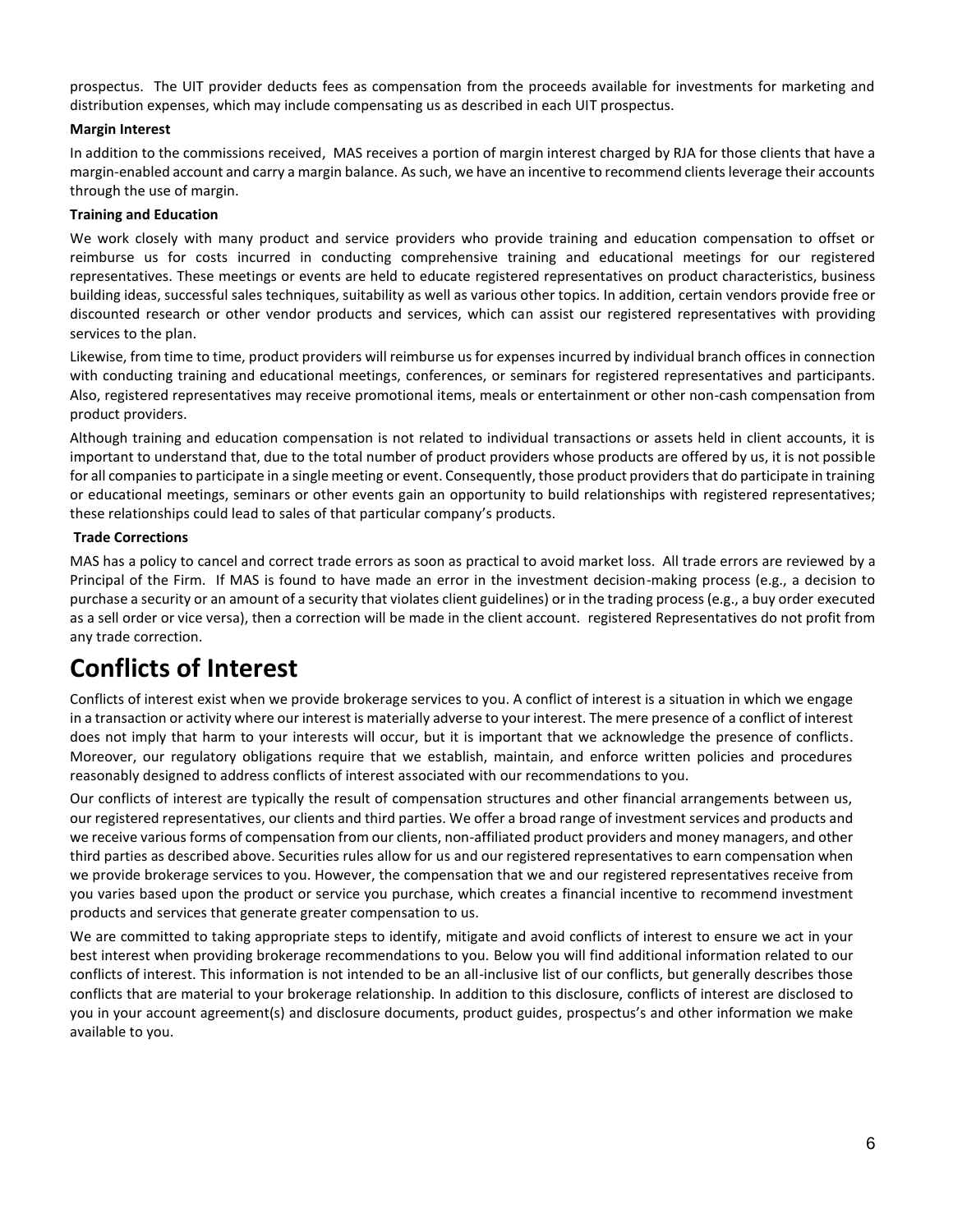### **Compensation We Receive from Clients**

#### **Transaction-based conflicts**

In your brokerage account you pay certain fees (commissions and sales charges) in connection with the buying and selling of each investment product, including mutual funds, variable annuities, alternative investments, exchange traded funds, equity securities, and bonds. The more transactions you enter into, the more compensation that we and your registered representative receive. This compensation creates an incentive for us to recommend that you buy and sell, rather than hold, these investments. We also have an incentive to recommend that you purchase investment products that carry higher fees, instead of products that carry lower fees or no fees at all. We maintain policies and procedures reasonably designed to help ensure this doesn't occur. We utilize technology to assist in the supervision of trading to help identify excessive commissions and trading that would generate high fees.

#### **Markups and markdowns for principal transactions**

When you buy or sell bonds and other fixed income securities in a brokerage account, and in accordance with industry regulations, we may impose a markup (increase) or markdown (decrease) in the price of transactions we execute on a principal basis. We are compensated based upon the difference (markup) between the price you pay for securities purchased from us and the price we sell such securities to you over the prevailing market price, or the difference (markdown) between the price you sell securities to us and the price we purchase such securities from you over the prevailing market price. We maintain policies and procedures reasonably designed to help ensure compliance with the markup and markdown industry rules.

### **Compensation We Receive from Third Parties**

The total amount of payments we receive varies from product to product and varies with respect to the third-party investment management products we recommend. It also varies from the compensation we receive in connection with other products and services we may make available to you, including advisory services. We have an incentive to recommend investment products and services that generate greater payments to us. This compensation generally represents an expense embedded in the investment products and services that is borne by investors, even where it is not paid by the Product Sponsor and not directly from the investment product or other fees you pay. The types of third-party compensation we receive include:

**Revenue Sharing.** MAS shares in the revenue of some fees collected by RJA in addition to the commissions. MAS receives a portion of margin interest charged for those clients that have a margin-enabled account and carry a margin balance. MAS also receives a portion of the interest earned in cash sweep accounts.

**Trail Compensation.** Ongoing compensation from Product Sponsors may be received by us and shared with our registered representatives. This compensation (commonly known as trails, service fees or Rule 12b-1 fees in the case of mutual funds) is typically paid from the assets of the investment product under a distribution or servicing arrangement and is calculated as an annual percentage of invested assets. The amount of this compensation varies from product to product. We have an incentive to recommend that you purchase and hold interests in products that pay us higher trails. We review account applications and trading activity and seek to recommend the share class that is in the best interest of the client based on anticipated holding periods and share class availability.

#### **Additional Compensation from Product Sponsors and Other Third Parties**

We and our registered representatives, associates, employees, and agents receive additional compensation from Product Sponsors and other third parties including:

- Gifts and awards, an occasional dinner or ticket to a sporting event, or reimbursement in connection with educational meetings or marketing or advertising initiatives, including services for identifying prospective clients.
- Payment or reimbursement for the costs associated with education or training events that are attended by our employees, agents, and registered representatives, and for conferences and events that we sponsor.
- Reimbursement from Product Sponsors for research and technology-related costs, such as those to build systems, tools, and new features to aid in servicing clients. Additionally, we receive compensation from Product Sponsors to provide aggregate sales data.

*Note:* The amount of these payments is not dependent or related to the level of assets you or any other of our clients invest in or with the Product Sponsor.

**Product Share Classes.** Some Product Sponsors offer multiple structures of the same product (e.g., mutual fund share classes) with each option having a unique expense structure, and some having lower costs to you as compared to others. We are